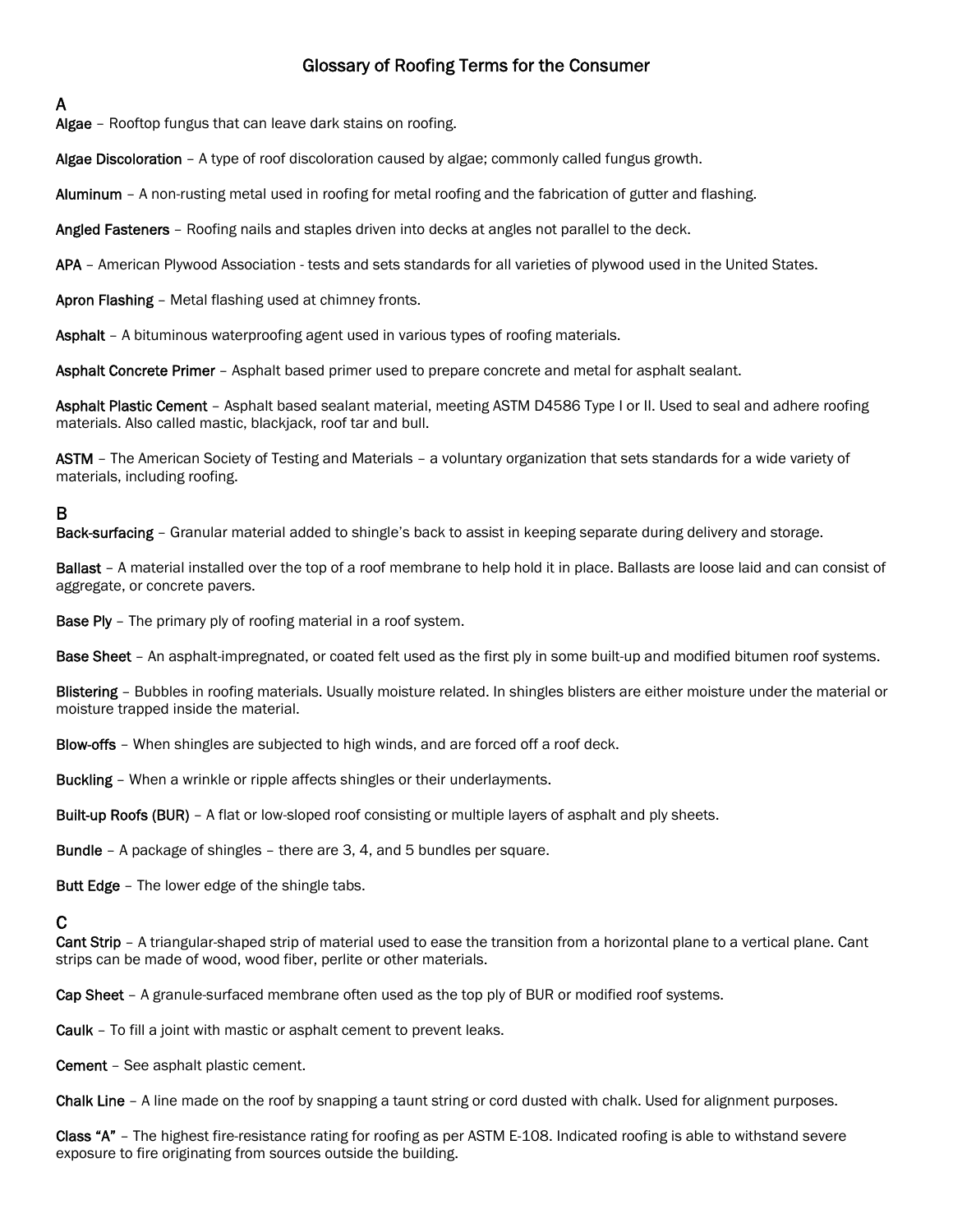Class "B" – Fire-resistance rating that indicates roofing materials are able to withstand moderate exposure to fire originating from sources outside the building.

Class "C" – Fire-resistance rating that indicates roofing materials are able to withstand light exposure to fire originating from sources outside the building.

Closed-Cut-Valley - A shingle valley installation method where one roof plane's shingles completely cover the others. The top layer is cut to match the valley lines.

Coating - A layer of viscous asphalt applied to the base material into which granules or other surfacing is embedded.

Collar – Pre-formed flange placed over a vent pipe to seal the roof around the vent pipe opening – also called a vent sleeve.

Concealed Nail Method – Application of roll roofing in which all nails are driven into the underlying course of roofing and covered by a cemented, overlapping course. Nails are not exposed to the weather.

Condensation – The change of water from vapor to liquid when warm, moisture-laden air comes in contact with a cold surface.

Coping – The piece of material used to cover the top of a wall and protect it from the elements. It can be constructed from metal, masonry or stone.

Copper – A reddish-brown element that conducts head and electricity very well. It is also used as a primary roof material as well as a flashing component. Copper turns a greenish color after being exposed to the weather for a length of time.

Corrosion – When rust, rot or age negatively affect roofing metals.

Counter-Flashing – The metal or siding material that is installed over rooftop base flashing systems.

Course – A row of shingles or roll roofing running the length of the roof.

Coverage – Amount of weather protection provided by the roofing material. Depends on number of layers of material between the exposed surface of the roofing and the deck (i.e. – single coverage, double cover, etc.).

Crickets – A peaked water diverter installed behind chimneys and other large roof projections. Effectively diverts water around projections.

Cupola – A relatively small roofed structure set on the ridge of a main roof area – also known as a Crow's Nest.

Cupping – When shingles are improperly installed over an existing roof or are over-exposed, they form a curl or cup.

Curb – A raised member used to support skylights, HVAC units, exhaust fans, hatches or other pieces of mechanical equipment above the level of the roof surface, and should be a minimum of eight inches in height.

Cutout – The open portions of a strip shingle between the tabs.

### D

Deck – The substrate over which roofing is applied. Usually plywood, wood boards, or planks.

Dormer – A raised roof extending out of a larger roof plane.

Double Coverage – Application of asphalt roofing such that the lapped portion is at least two inches wider than the exposed portion, resulting in two layers of roofing material over the deck.

Downspout – A pipe for draining water from roof gutters – also called a leader.

Drip Edge – An installed lip that keeps shingles up off of the deck at edges, and extends shingles out over eaves and gutters, and prevents water from backing up under shingles.

Dry-In – The process of installing the underlayment in steep slope roofing; making a low-slope roof watertight.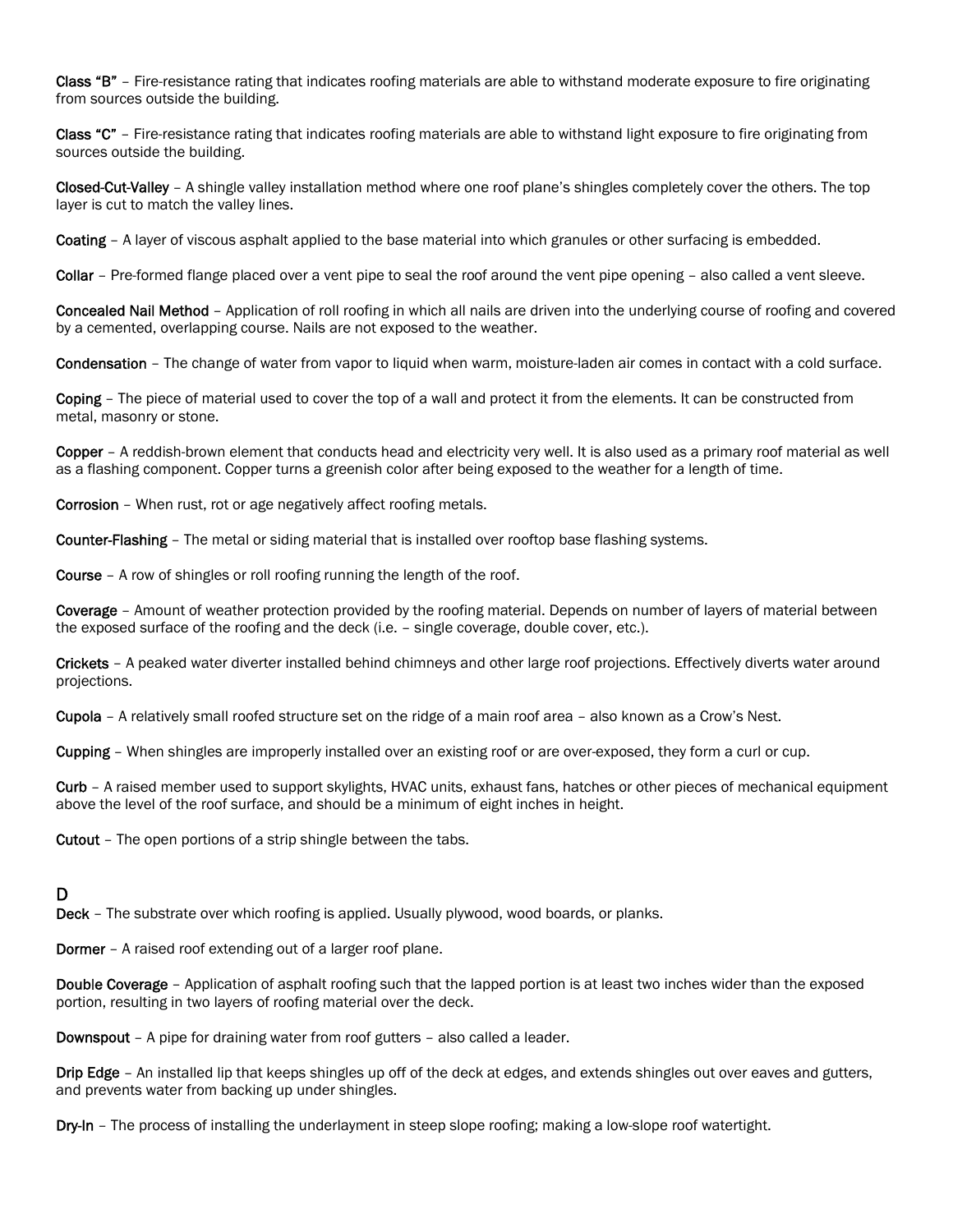Dry Rot – Wood rot caused by certain fungi. Dry rot can result from condensation build-up, roof leaks that go untended, or from other problems. Dry rot will not remain localized. It can spread and damage any lumber touching the affected area.

# E

Eaves – The roof edge from the fascia to the structure's outside wall. In general terms, the first three feet across a roof is termed the eave.

Eaves Flashing – Additional layer of roofing material applied at the eaves to help prevent damage from water backup.

Edging Strips – Boards nailed along eaves and rakes after cutting back existing wood shingles to provide secure edges for reproofing with asphalt shingles.

Elastomer – A material which, after being stretched, will return to its original shape.

End Laps – When installing rolled products in roofing, the area where a roll ends on a roof, and is overlapped by the next section of rolled material. (i.e. – underlayments, rolled roofing)

Exposure – The area on any roofing material that is left exposed to the elements.

Exposure Nail Method – Application of roll roofing in which all nails are driven into the cemented, overlapping course of roofing. Nails are exposed to the weather.

Exposure I Grade Plywood – Type of plywood approved by the American Plywood Association for exterior use.

## F

Fascia - Vertical roof trim located along the perimeter of a building, usually below the roof level.

Fasteners - Nails or staples used in securing roofing to the deck. Felt-organic or paper-based rolled material saturated with asphalt to serve as roofing underlayment.

Felt – Fibrous material saturated with asphalt and used as an underlayment or sheathing paper.

FHA – The Federal Housing Authority – sets construction standards throughout the United States.

Fiberglass Mat – Fibers condensed into strong, resilient mats for use in roofing materials.

Field – Refers to the central part of a roof away from the perimeter.

Flange – Metal pan extending up and down a roof slope around flashing pieces. Usually at chimneys and plumbing vents.

Flashing – Materials used to waterproof a roof around any projections through the roof deck. Pieces of metal or roll roofing used to prevent seepage of water into a building around any intersection or projection in a roof such as vent pipes, chimneys, adjoining walls, dormers and valleys. Galvanized metal flashing should be a minimum 26-gauge.

Flashing Cement - Sealant designed for use around flashing areas, typically thicker than plastic cement.

FM – Factory Mutual Research Corp.

Free-tab Shingles - Shingles that do not contain factory-applied strips or spots of self-sealing adhesive.

### G

Gable – The upper portion of a sidewall that comes to a triangular point at the ridge of a slopping roof.

Gable Roof - Traditional roof style - two-peaked roof planes meeting at a ridgeline of equal size.

Galvalume - Trade name for a protective coating composed of aluminum zinc.

Galvanize – To coat with zinc.

Gambrel Roof – A type of roof containing two sloping planes of different pitch on each side of the ridge. The lower plane has a steeper slope than the upper and contains a gable at each end.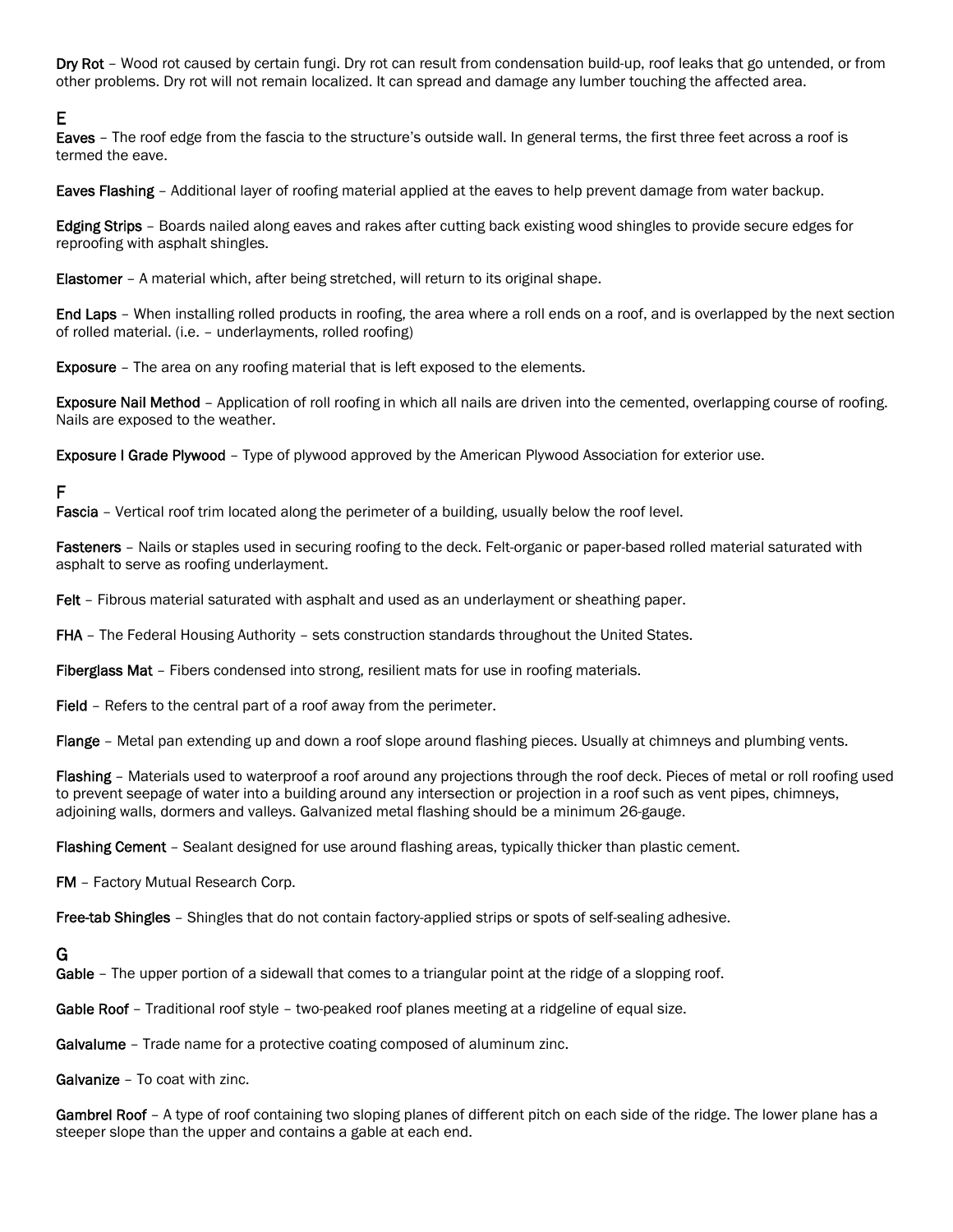Granules – Crushed rock that is coated with a ceramic coating and fired, used as top surface on shingles.

Gutter – The trough that channels water from the eaves to the downspouts.

#### H

Hand-sealing – The method to assure sealing of shingles on very steep slopes, in high wind areas, when installing in cold weather.

Head Lap – Shortest distance from the butt edge of an overlapping shingle to the upper edge of a shingle in the second course below. The triple coverage portion of the top lap of strip shingles.

**HEX Shingles** – Shingles that have the appearance of a hexagon after installation.

High Nailing – When shingles are nailed or fastened above the manufacturer's specified nail location.

Hip – The inclined external angle formed by the intersection of two sloping roof planes. Runs from the ridge to the eaves.

Hip Legs - The down-slope ridges on hip roofs.

Hip Roof – A roof with four roof planes coming together at a peak and four separate hip legs.

Hip Shingles – Shingles used to cover the inclined external angle formed by the intersection of two sloping roof planes.

I

Infrared Thermography – The use of an infrared camera to detect moisture in roof insulation.

Insulation – Material used to help maintain a certain temperature in a building by reducing the flow of heat to and from that building.

Interlocking Shingles – Individual shingles that mechanically fasten to each other to provide wind resistance.

#### L

"L" Flashing - Continuous metal flashing consisting of several feet of metal, used at horizontal walls, bent to resemble an "L".

Laminated Shingles – Shingles made from two separate pieces that are laminated together – also called dimensional or architectural shingles.

Laps – The area where roll roofing or rolled underlayments overlap one another during application (also see side laps and end laps).

Lap Cement – An asphalt-based cement used to adhere overlapping plies of roll roofing.

Low Slopes – Roof pitches less than  $4/12$  are considered low-sloped roofs. Special installation practices must be used on roofs sloped 2/12-4/12.

#### M

Mansard Roof - A roof design with a nearly vertical roof plane that ties into a roof plane of less-slope at its peak.

Masonry Primer - An asphalt-based primer used to prepare masonry surfaces for bonding with other asphalt products.

Mastic – See asphalt plastic cement.

Mats – The general term for the base material of shingles and certain rolled products.

Membrane – The portion of the roofing system that serves as the waterproofing material. Can be composed of one material or several materials laminated together.

Mildew – A superficial coating or discoloration of organic materials caused by fungi, especially under damp conditions.

Mineral-surfaced Roofing – Asphalt shingles and roll roofing that are covered with granules.

Modified Bitumen – Rolled roofing membrane with polymer modified asphalt and either polyester or fiberglass reinforcement.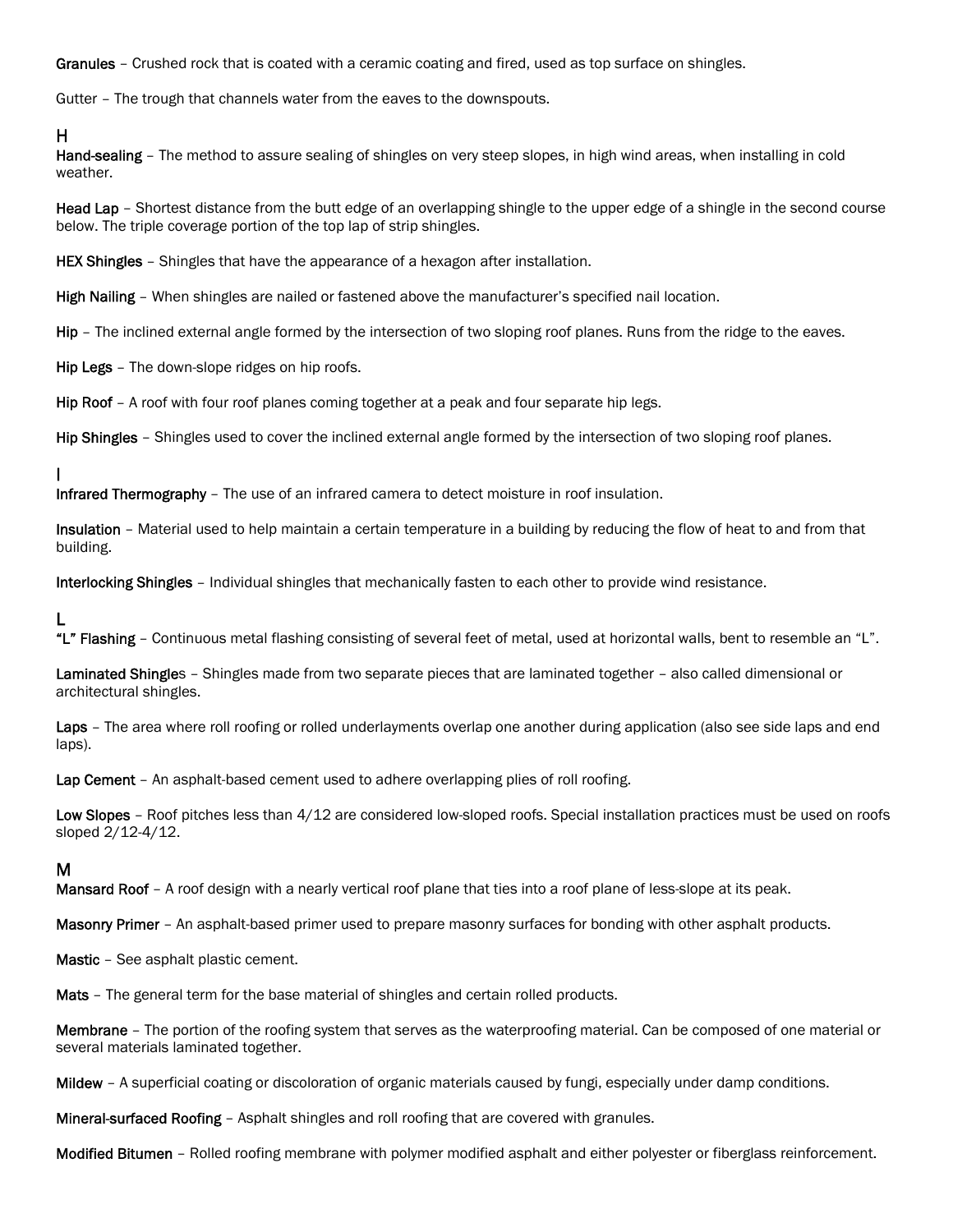Mopping – To apply hot asphalt or coat tar using a hand mop or mechanical applicator.

Mortar – Mixture of sand, mortar, limestone and water used in bonding a chimney's bricks together.

### N

Nail Guide Line - Painted line on laminated shingles, to aid in the proper placement of fasteners.

Nail Pop – When a nail is not fully driven, it sits up off the roof deck.

Nesting – Installing a second layer of shingles aligning courses with the original roof to avoid shingle cupping.

No-cutout Shingles – Shingles consisting of a single, solid tab with no cutouts.

### O

Open Valley – Valley installation using metal down the valley center.

Organic Mat (Felt)– Material made from recycled wood pulp and paper.

Organic Shingles – Shingles made from organic (paper) mats.

OSB – Oriented Strand Board – a decking made from wood chips and lamination glues.

Over Driven - The term used for fasteners driven through roofing material with too much force, breaking the material.

Over Exposed - Installing shingle course higher than their intended exposure.

Overhang – That portion of the roof structure that extends beyond the exterior walls of a building.

#### P

Penetration – Any object that pierces the surface of the roof.

Pitch – Ratio of the rise of the roof, in inches, to the span of the roof, in feet (i.e. - 4/12).

Power Vents – Electrically powered fans used to move air from attics and structures.

Plastic Cement – Asphalt based sealant, also called bull, mastic, tar and asphalt cement.

Plumbing Vents - Term used to describe plumbing pipes that project through a roof plane, also called vent stacks.

Ply – The number of layers of roofing (i.e.- one-ply, two-ply).

Ponding – The accumulation of water at low-lying areas on a roof.

Prevailing Wind – The most common direction of wind for a particular region.

## Q

**Quarter-sized** – Term for the size of hand sealant dabs, the size of a U.S. 25 $\phi$  piece.

Quick-setting Cement - An asphalt-based cement used to adhere tabs of strip shingles to the course below. Also used to adhere roll roofing laps applied by the concealed nail method.

### R

Racking - Roofing application method in which shingle courses are applied vertically up the roof rather than across and up. Not a recommended procedure.

Rafter - The supporting framing member immediately beneath the deck, sloping from the ridge to the wall plate.

Rake Edge - The vertical edge of gable style roof planes.

Release Tape – A plastic or paper strip that is applied to the back of self-sealing shingles. This strip prevents the shingles from sticking together in the bundles, and need not be removed for application.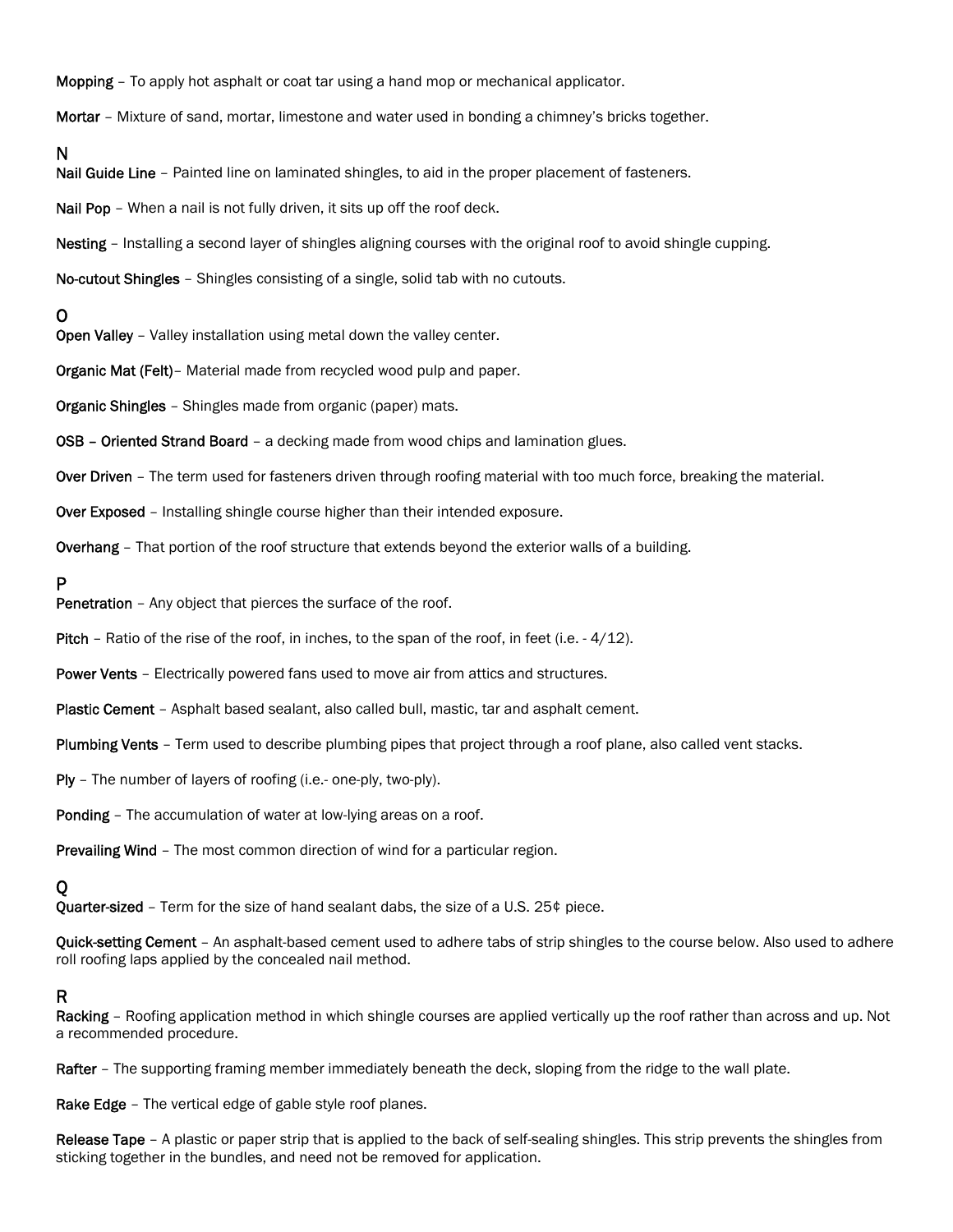Ridge – The uppermost, horizontal external angle formed by the intersection of two sloping roof planes.

Ridge Vent – Hard plastic ridge vent materials.

Rise – The vertical distance from the eaves line to the ridge.

Roll Roofing – Asphalt roofing products manufactured in roll form.

Roof Louvers - Rooftop rectangular shaped roof vents, also called box vents, mushroom vents, air hawks and soldier vents.

Roof Plane – A roofing area defined by having four separate edges, one side of a gable, hip or mansard roof.

Roofing Tape – An asphalt-saturated tape used with asphalt cements for flashing and patching asphalt roofing.

Run – The horizontal distance from the eaves to a point directly under the ridge – one-half the span.

#### S

Saturated Felt - An asphalt-impregnated felt used as an underlayment between the deck and the roofing material.

Self-sealant - Sealant installed on shingles. After installation, heat and sun will activate sealant to seal the shingles to each other.

Self-sealing Shingles - Shingles containing factory-applied strips or spots for self-sealing adhesive.

Self-sealing Strip or Spot – Factory-applied adhesive that bonds shingle courses together when exposed to the heat of the sun after application.

Selvage – The non-exposed area on rolled roofing. Area without granules, designed for nail placement and sealant.

Shading - Slight differences in shingle color that may occur as a result of normal manufacturing operations.

Sheathing – Exterior grade boards used as a roof deck material.

Shed Roof - Roof design of a single roof plane. Area does not tie into any other roofs.

Side Laps – The area on rolled material where one roll overlaps the rolled material beneath it. Also called the selvage edge on rolled roofing.

Side Walls – Where a vertical roof plane meet a vertical wall – the sides of dormers, etc.

**Single Coverage** – Asphalt roofing that provides one layer of roofing material over the deck.

Slope – The degree of roof incline expressed as the ratio of the rise, in inches, to the run, in feet.

Soffit Ventilation – Intake ventilation installed under the eaves, or at the roof edge.

Soil Stack - A vent pipe that penetrates the roof.

Span - The horizontal distance from eaves to eaves.

SPF (Sprayed Polyurethane Foam) Compounds - Refers to the isocyanate and resin components used to make polyurethane foam.

Square – A unit of roof measure covering 100 square feet.

Square-tab Shingles – Shingles on which tabs are all the same size and exposure.

**Starter Strip** – The first course of roofing installed, usually trimmed from main roof material.

Steep Slope Roofing – Generally all slopes higher than  $4/12$  are considered steep slopes. A method of installing asphalt shingles on roof slopes greater than 21 inches per foot.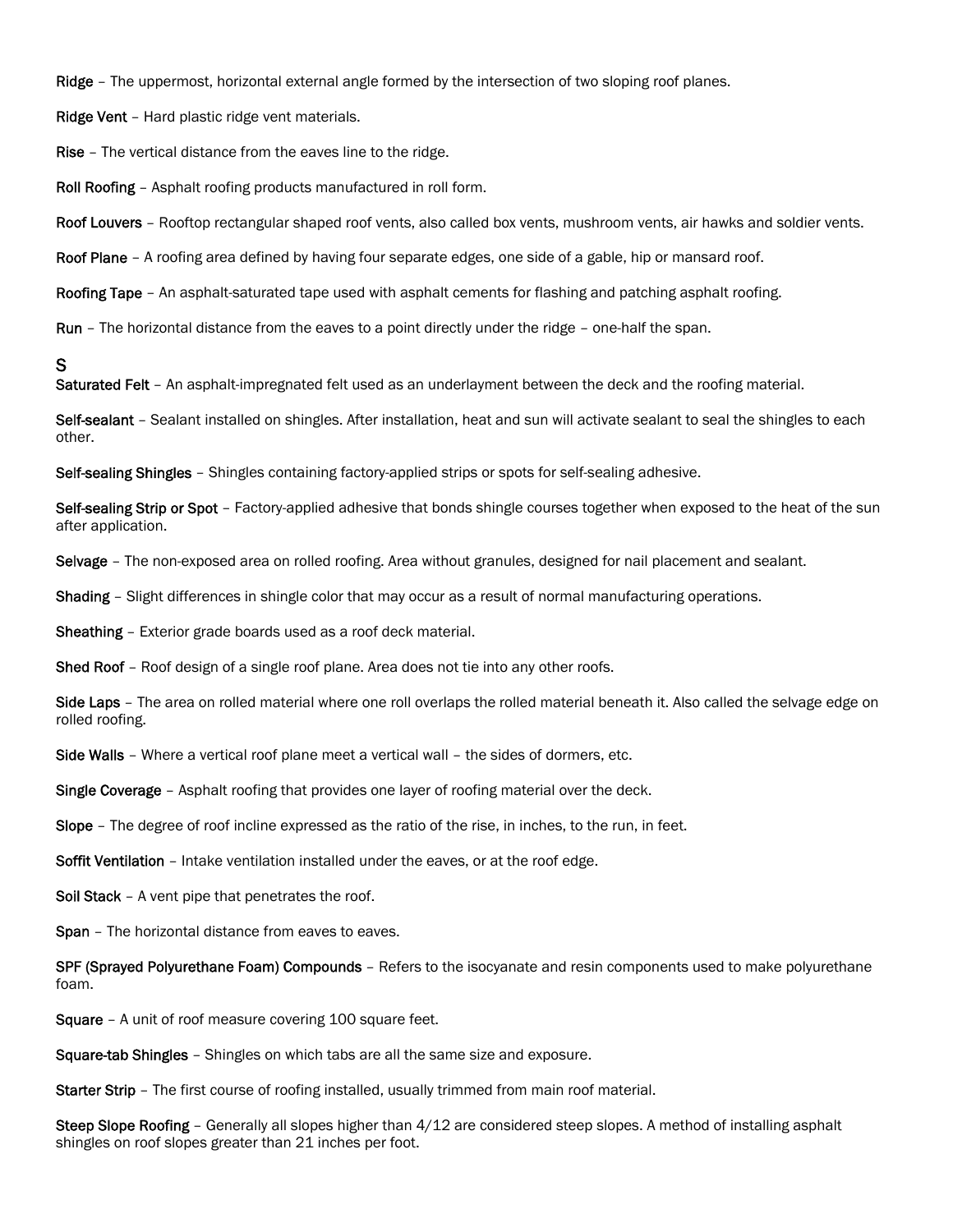Step Flashing – Metal-flashing pieces installed at sidewalls and chimneys for weatherproofing.

Strip Shingles – Asphalt shingles that are approximately three times as long as they are wide.

Substrate – The surface that the roof is installed upon.

### T

Tab – The bottom portion of traditional shingle separated by the shingle cutouts.

Tear-offs – Removal of existing roofing materials down to the roof deck.

Telegraphing – When shingles reflect the uneven surface beneath them. Shingles installed over buckled shingles may show some buckles.

Three-dimensional Shingles – See laminated shingles.

Three-tab Shingles - The most popular type of asphalt shingle usually 12"x36" in size with three tabs.

Top Lap – That portion of the roofing covered by the succeeding course after installation.

Transitions – When a roof plane ties into another roof plane that has a different pitch or slope.

#### U

UL – Underwriters Laboratories Inc.

UL Label - Label displayed on packaging to indicate the level of fire and/or wind resistance of asphalt roofing.

Under Drive - Term used to describe a fastener not fully driven flush to the shingles surface.

Underlayments – Asphalt based rolled materials, which are designed to be installed under main roofing material, to serve as added protection.

#### V

Valleys – Area where two adjoining sloped roof planes intersect on a roof creating a "V" shaped depression.

Vapor – Term used to describe moisture-laden air.

Vapor Retarder - Any material used to prevent the passage of water vapor.

Veneer – Any of the thin layers of wood glued together to make plywood.

Vent – Any outlet for air that protrudes through the roof deck such as a pipe or stack. Any device installed on the roof, gable or soffit for the purpose of ventilating the underside of the roof deck.

Ventilation – The term used in roofing for the passage of air from an enclosed space.

## W

Warm Wall – The finished wall inside of a structure, used in roofing to determine how to install waterproof underlayments at eaves.

Warranty - The written promise to the owner of roofing materials for material related problems.

Waterproof Underlayments – Modified bitumen based roofing underlayments, which are designed to seal wood decks and waterproof critical leak areas.

Weep Holes - Small holes used to permit moisture to drain that has gathered inside a building component.

Wind Clip – A clip that slips over the ends of tile, slate and other steep slope roofing materials in order to help prevent wind uplift damage.

Wind Load - The force that wind puts on structures.